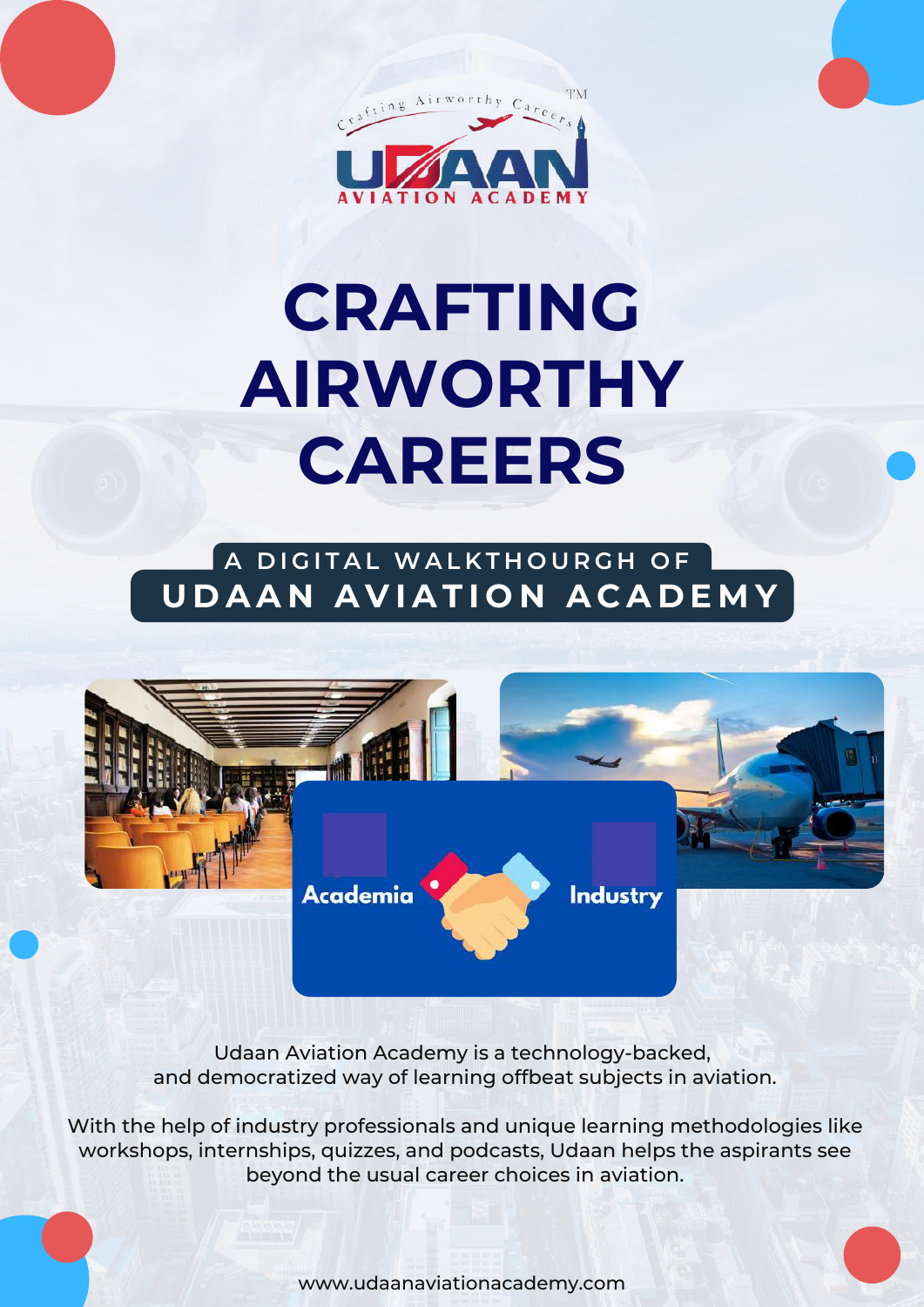

#### **U D A A N S O F A R**

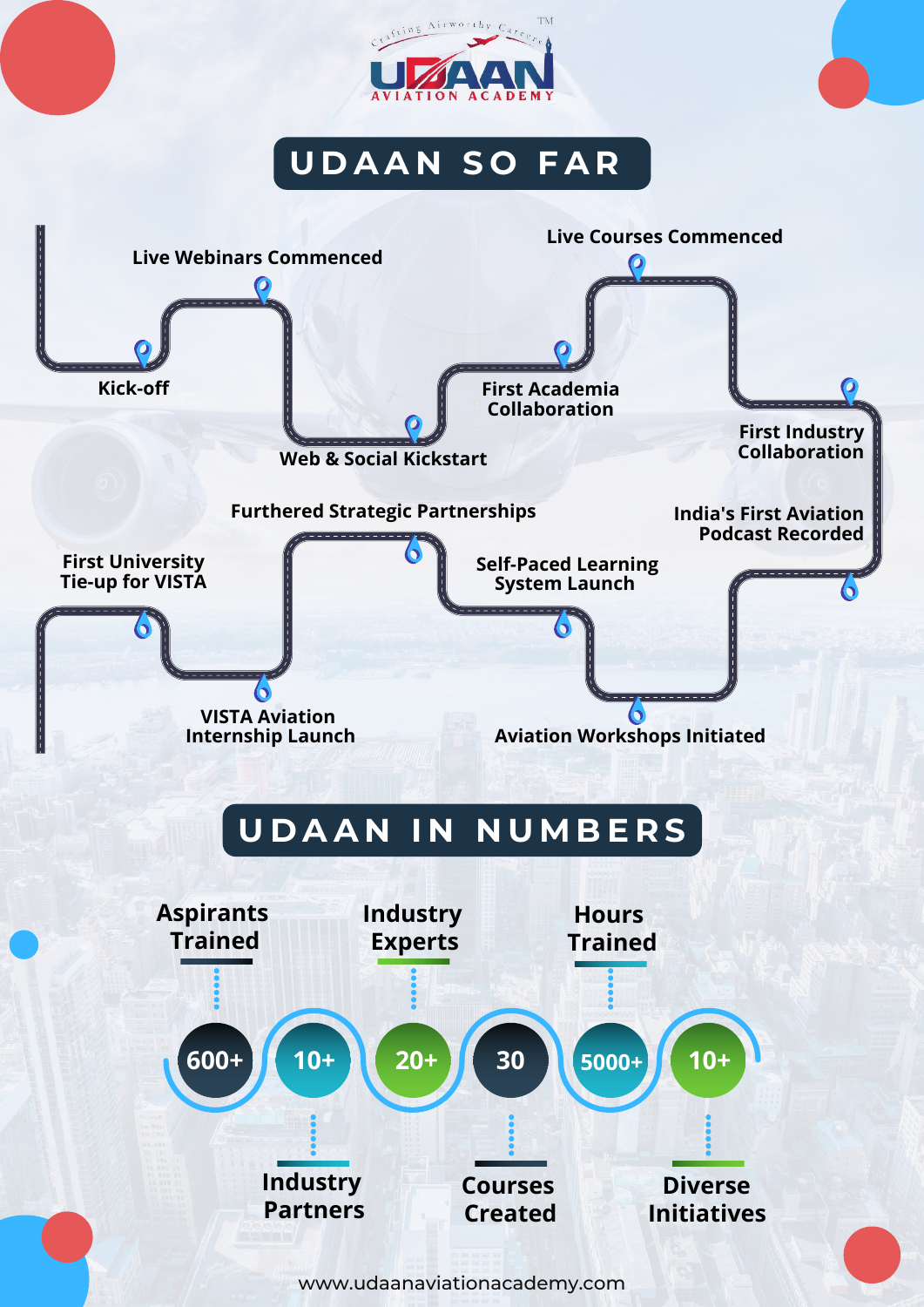

#### ASSOCIATE GUESTS & EDUCATORS





HARPREET A DE SINGH RACHIT BHATNAGAR CEO, AASSC

Exec. Director, Air India



MITTHUN SINGH Sr. Manager, Adani Airports





ANOOP BHATNAGAR RAKESH DHANNARAPU Author of 101 Flying Secrets



SAI SANTOSH THOTA Revenue Consultant, Kuwait Air



DEEPAK MEENA Co-Founder & CEO, Flyzy



**Aviation Security Veteran** 

SID VENKAT **Global UAV Professional** 



SALOME CUPID **Customer Service Specialist (UK)** 



SALONI VERMA **Architect, NMIA** 





**Neha Patil** 



**Vikrant Suryawanshi** 

**UAV Entrepreneur** 

**Manish Kesarwani Airport Ops Specialist** 





**Kashif Khan UAV Specalist** 





**Manmohan Chawla** 

**MRO** Veteran





**Sameer Naimpalli** 

ARJUN VIJAYANARAYANAN





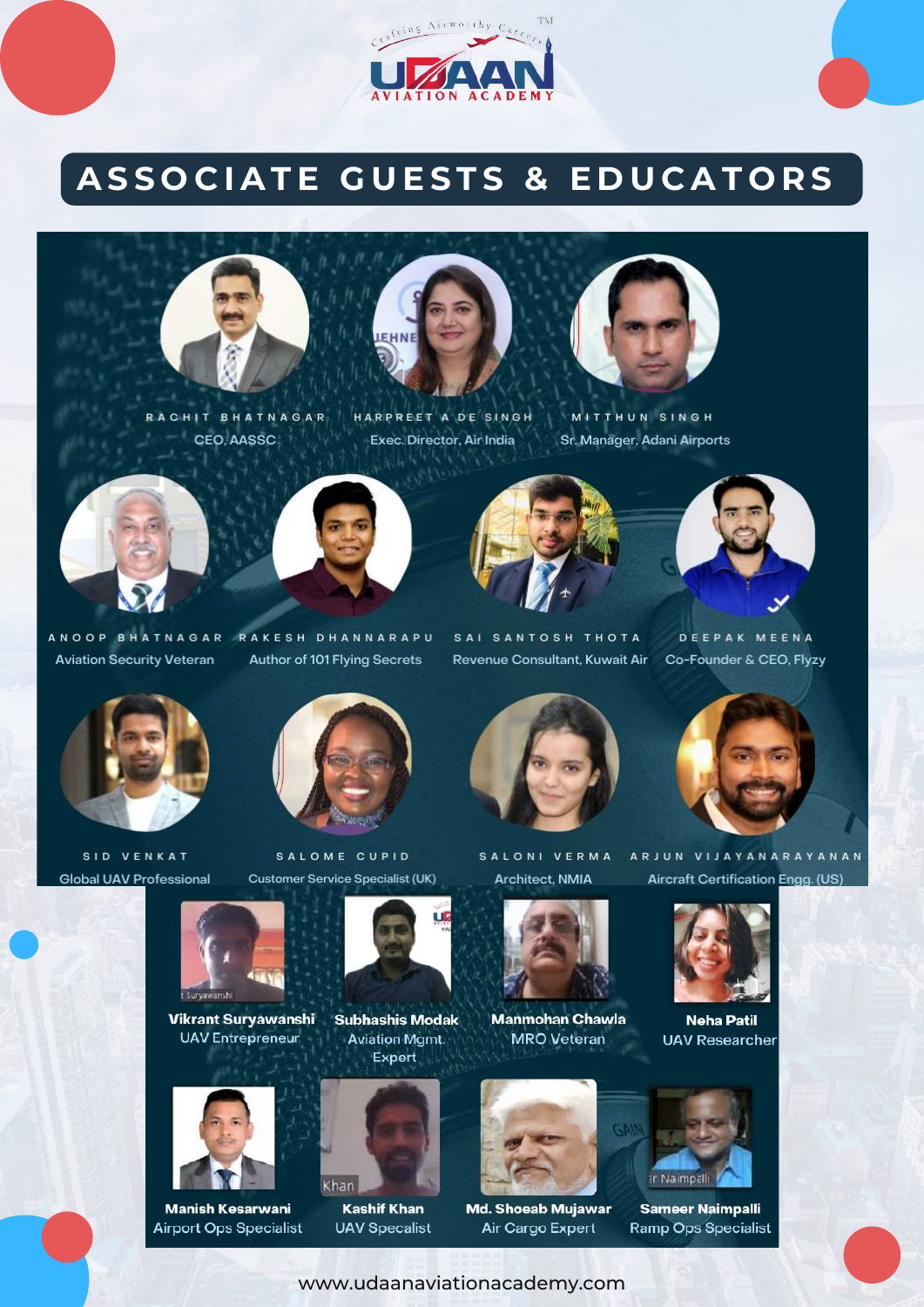

## **U D A A N P R O G R A M S**



#### **VIRTUAL INTERNSHIP FOR STUDENT TRANING IN AVIATION**

#### **3-MONTH AVIATION INTERNSHIP PROGRAM FOR AVIATION COLLEGES**

- Emerging Industry Tools & Skillsets
- Aviation Job Readiness
- Aviation Industry Veteran Interactions
- Technical Skill Enhancement
- 1-on-1 Interview Preparation



#### **NICHE ONLINE AVIATION COURSES**

#### **SELF-PACED INDUSTRY FOCUSED VIRTUAL AVIATION COURSES**

- Unconventional subjects (e.g. Route & Network Planning, Airport Design, etc.)
- Cohort-Based Learning
- Recruiter Verifiable Certificates
- Flexible and Organised Content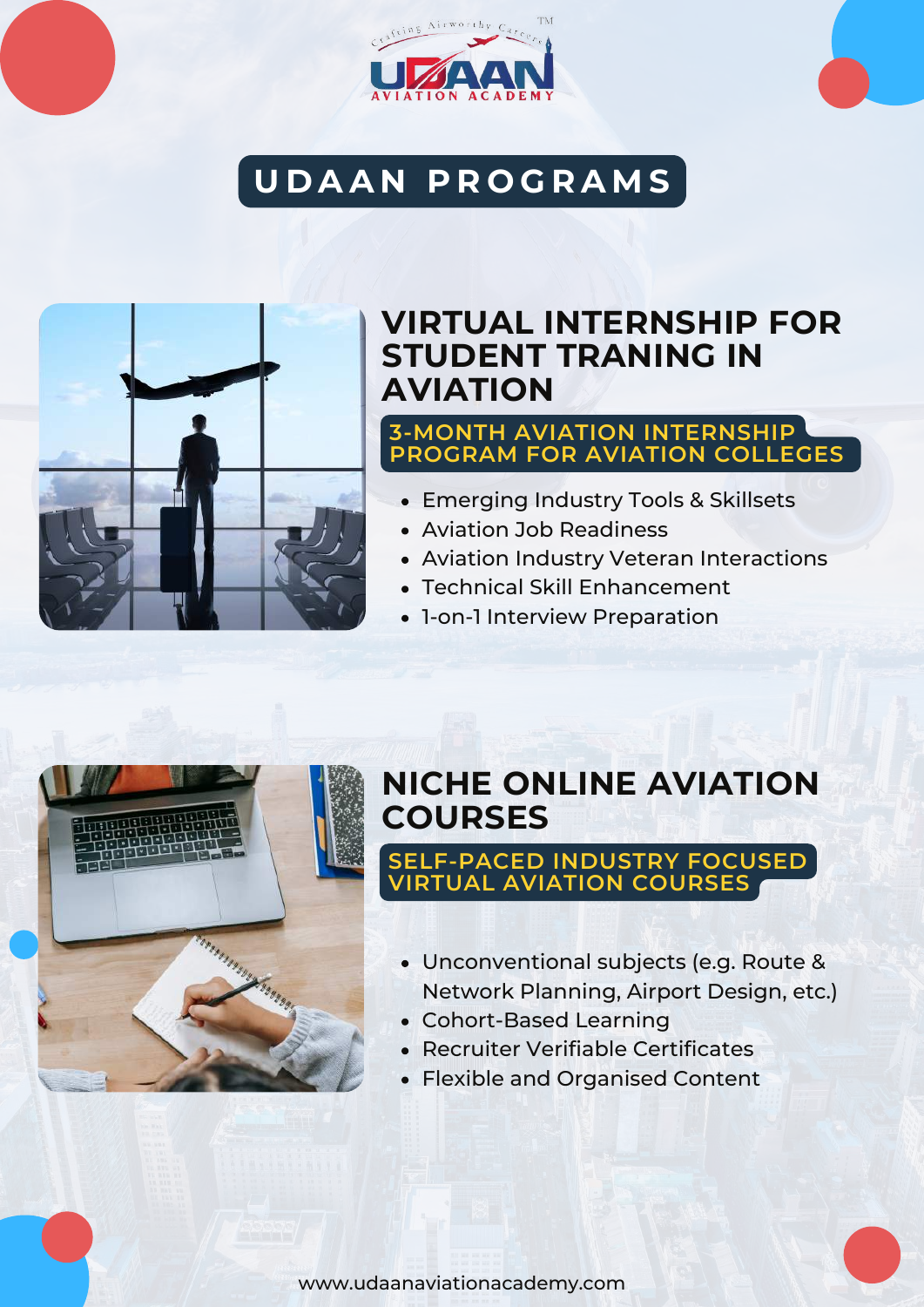

### **U D A A N P R O G R A M S**



## **ONE-ON-ONE AVIATION MENTORING**

An opportunity for tomorrow's aviation professionals to identify their niche and talk to those who've been there and done that.



## **LIVE ON-FIELD AVIATION TRAINING**

Live and hands-on way of familiarising with the industry and the desired roles in aviation like MRO facility and airport visits.



## **UDAAN PAATHSHALA**

An initiative for the high schooling young adults to explore various areas and career avenues in the aviation and aersopace sector.